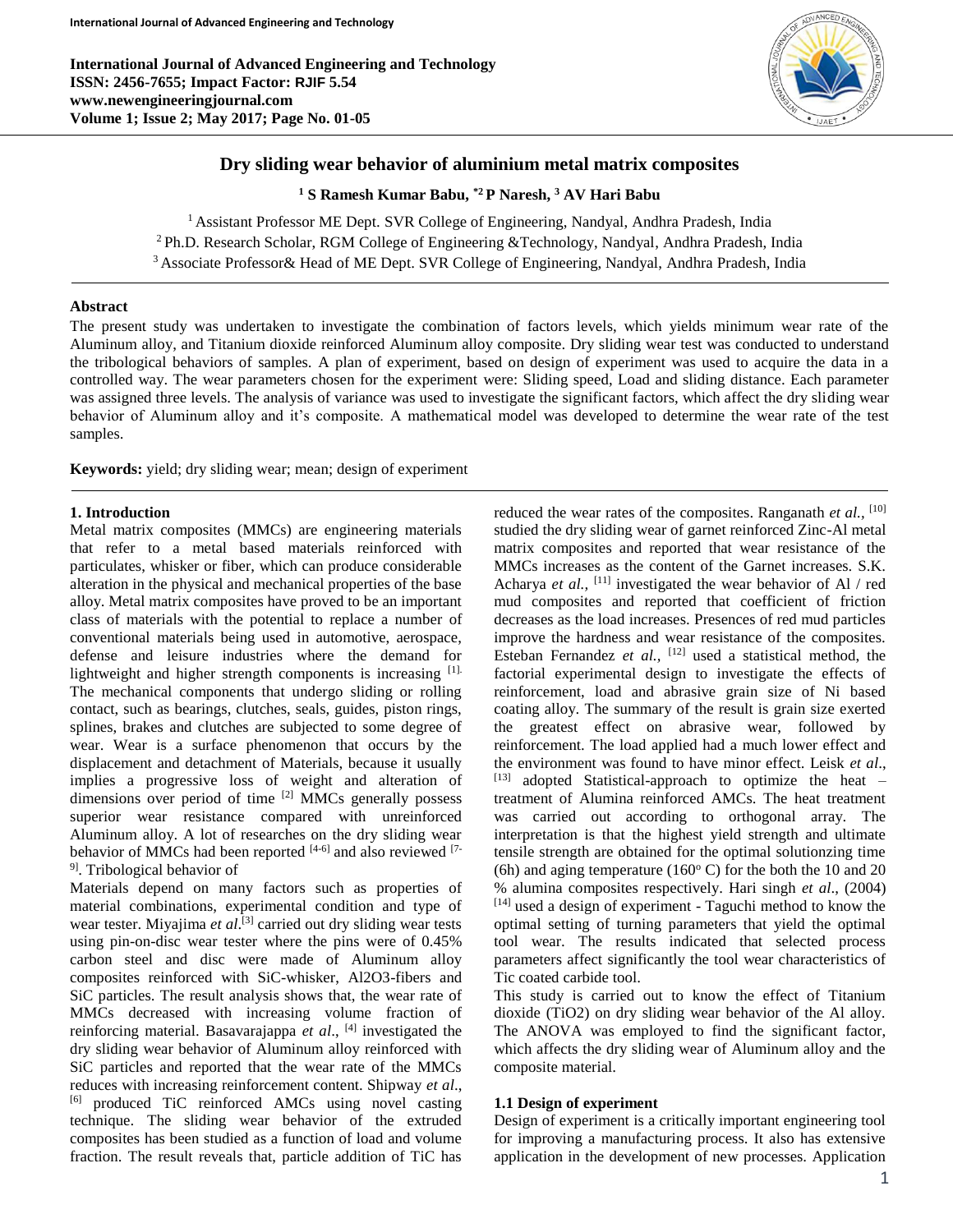of these techniques early in process development can result in improved yield, reduced variability and closer conformance to nominal, reduced development time and reduced overall costs. This technique is a powerful tool for acquiring the data in a controlled way and to analyze the influence of process variable over some specific variable, which is unknown function of these process variables. The overall aim of this technique is to make the products that are robust with respect to influencing parameters.

# **2. Experimental procedure**

## **2.1 Materials**

Aluminum2618 alloy that contains Copper and Magnesium as major constituent was used as matrix material and its composition is shown in Table 1. Titanium dioxide of laboratory grade was used as a reinforcing material. 4wt % TiO2 reinforced Al alloy composite was produced using stircasting technique, which was used by researcher, Mahindra *et.al.,* [15]. Both Aluminum alloy and composite specimen were subjected to T-6 heat treatment standards.

## **2.2 Selection of Orthogonal array**

In the present study, the experiments were conducted as per the Standard orthogonal array. The wear parameters chosen for the experiment were: Sliding speed in m/s, Load in N and sliding distance in m. Each parameter was assigned three levels, which are tabulated in table 2. The experiment consists

of nine tests according to L9 orthogonal array shown in Table 3. The first column was assigned to sliding speed, second column was assigned to load and the third column was assigned to sliding distance. The response to be studied is the wear rate in grams with the objective of 'smaller is the better'.

#### **2.3 Experimental set –up**

In order characterize the dry - sliding wear behavior of the specimens, wear tests were performed using a Pin-on-disc machine shown in Figure 1, which was similar to the machine described by C.S.Ramesh *et al.,* [17]. Circular pins of diameter 8 mm and height 30 mm was used as a test specimen. The initial weight of the specimen was measured using an electronic weighing machine which as a resolution of 0.001gram. The test specimen was gripped in the wear testing machine to avoid rolling during the test. The wear test was conducted as per the orthogonal array L9 shown in table 4. The wear rate of the specimen was studied as a function of the sliding velocity, applied load and sliding distance. Wear test were conducted as per procedure reported in the paper Uyyuru et al., <sup>[18]</sup>. At the end of each experiment, the specimen was removed from the testing set-up, cleaned with acetone dried and weighed to determine the weight loss due to dry sliding wear. The difference in the weight measured before and after test gives the wear rate in grams. Each experiment was repeated thrice and mean response values were tabulated in table 4.



**Fig 1:** Schematic diagram of wear test

# **3. Result discussion**

The selected quality characteristic, sliding wear is a 'smaller is the better' type and signal to noise ratio(S/N ratio) for 'smaller is the better' type of response was used as given below.

$$
\eta = -10\log_{10}\left\{\frac{1}{n}\sum_{i=1}^{n}y_i^2\right\}_{\text{max (1)}}
$$

Where  $r =$  number of tests in a trial (3).

The S/N ratio was computed using equation (1) for each of the nine trial and the values are reported in table 5.

Figure 3 and 5 shows the mean effect of process parameters on the wear quality characteristics for both Aluminum alloy and composite material. The average mean wear for Aluminum

alloy is 0.0112grams, whereas for the composite material it is 0.0101grams**.** This shows that wear resistance of composite material is more than Aluminum alloy.

The average values of S/N ratios of three parameters at three levels for both Aluminum alloy and composite material are plotted in Figure 2 and 4. It is evident from the figure that, Wear quality characteristic is least, when the process parameters is at,  $3<sup>rd</sup>$  level of parameter S,  $1<sup>st</sup>$  level of parameter L and also at  $1<sup>st</sup>$  level of parameter D. The analysis of means also suggested the same level for minimum dry sliding wear.

# **3.1 Analysis of variance.**

The analysis of variance (ANOVA) establishes the relative significance of factors in terms of their percentage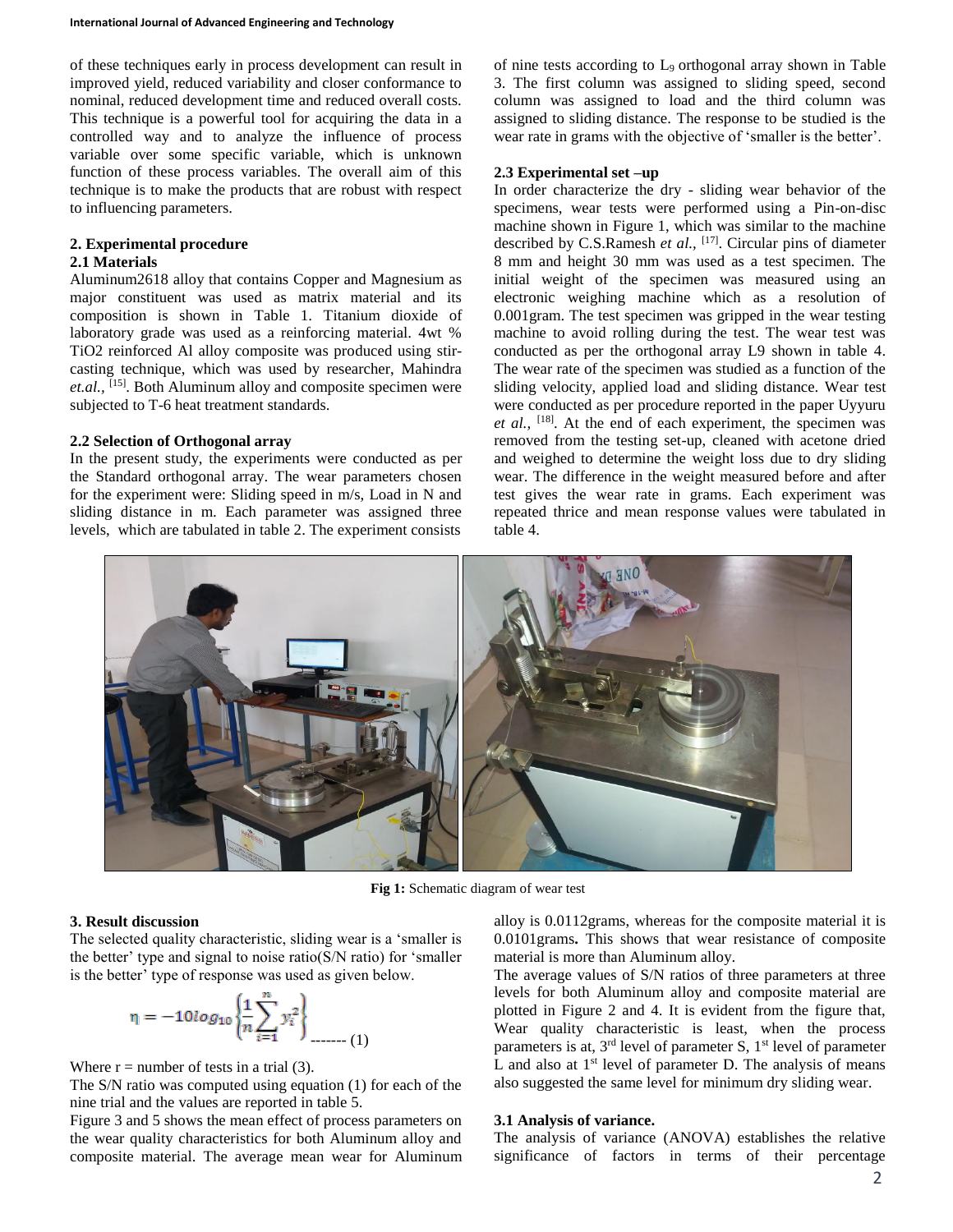contribution to the response. ANOVA is also needed for estimating the error variance for the effects and variance of the prediction error. Based on ANOVA the optimal combinations of the process parameters are predicted. The analysis is carried out for the significance of 5 % (95% confidential level). The table 6 shows analysis of variance for Aluminum alloy. From the results of ANOVA, it is found that Distance factor has major influence on sliding wear characteristic  $(P = 49.11\%)$ . The second significant factor is sliding speed which as  $P =$ 19.20 %l. The table7 shows analysis of variance for Aluminum composite material. From the results of ANOVA, it is found that distance factor has major influence on sliding wear characteristic ( $P = 68.88$  %). The second significant factor is sliding speed which as  $P = 11.54$  %.

## **3.2 Regression equation**

In order to establish the correlation between the wear parameters: Sliding speed, load and distance the wear rate of multiple linear regression models was developed. The regression equation for Aluminum alloy is

Wear rate =  $0.00391 - 0.00099$  X S -  $0.000022$  X L +  $0.000009 \text{ X D}$  ------ (1)

The regression equation for composite material is

Wear rate =  $0.00168 + 0.00058$  X S + 0.000051 X L +  $0.000004$  X D ------- (2)

# **3.3 Confirmation test**

The confirmation test was performed for composite material by selecting the levels of parameters as shown in table 8. Each test was conducted twice in order to eliminate the bias if present. The wear rate was calculated using equation 2 and the results obtained were compared with the actual values. The results shows that maximum of 10 % error was observed.

**Table 1:** Composition of Al 2618 alloy.

|  |  |  | $Cu \mid Mg \mid Ni \mid Fe \mid Si \mid Ti \mid Mn \mid Al$ |  |
|--|--|--|--------------------------------------------------------------|--|
|  |  |  | 2.18   1.43   1.1   0.93   0.16   0.04   0.028   Bal         |  |

**Table 2:** Process parameters with their different levels.

| <b>Factors</b>   | Code |     | Units   Level 1   Level 2   Level 3 |       |       |
|------------------|------|-----|-------------------------------------|-------|-------|
| Sliding speed    |      | m/S | 1.674                               | 2.09  | 2.512 |
| Load in          |      |     | 39.24                               | 49.05 | 58.86 |
| Sliding Distance |      | m   | 500                                 | 1000  | 1500  |

**Table 3:** Orthogonal array L<sup>9</sup> matrix

| L <sub>9</sub> test run   Factor 1   Factor 2   Factor 3 |   |  |
|----------------------------------------------------------|---|--|
|                                                          |   |  |
|                                                          |   |  |
|                                                          |   |  |
|                                                          | 2 |  |
|                                                          | 2 |  |
|                                                          | 2 |  |
|                                                          |   |  |
|                                                          |   |  |
|                                                          |   |  |

| Table 4: Orthogonal array of Taguchi for Wear test & test results |
|-------------------------------------------------------------------|
|-------------------------------------------------------------------|

| L <sub>9</sub> test run | Sliding velocity In M/Sec.   Load in N. |       | Sliding distance in M | Wear rate of Al alloy<br>(Grams) | <b>Wear rate of Composite</b><br>material (Grams) |
|-------------------------|-----------------------------------------|-------|-----------------------|----------------------------------|---------------------------------------------------|
|                         | 1.674                                   | 39.24 | 500                   | 0.006                            | 0.0070                                            |
|                         | l.674                                   | 49.05 | 1000                  | 0.009                            | 0.0080                                            |
|                         | 1.674                                   | 58.8  | 1500                  | 0.016                            | 0.0150                                            |
| 4                       | 2.09                                    | 39.24 | 1000                  | 0.012                            | 0.0090                                            |
|                         | 2.09                                    | 49.0  | 1500                  | 0.015                            | 0.0160                                            |
| 6                       | 2.09                                    | 58.86 | 500                   | 0.001                            | 0.0095                                            |
|                         | 2.512                                   | 39.24 | 1500                  | 0.011                            | 0.0100                                            |
| 8                       | 2.512                                   | 49.0  | 500                   | 0.008                            | 0.0070                                            |
| Q                       | 2.512                                   | 58    | 10                    | 0.001                            | 0.0095                                            |

**Table 5:** S/N ratio for Al alloy and composite Material.

| <b>Factors</b> | DF         | Seq SS | Adj SS | Adj MS | F    | P     | % Contribution |
|----------------|------------|--------|--------|--------|------|-------|----------------|
| S              | ↑          | 13.334 | 13.334 | 6.667  | 3.32 | 0.232 | 19.20          |
|                | $\bigcirc$ | 10.924 | 10.924 | 5.462  | 2.72 | 0.269 | 15.11          |
| D              | ◠          | 30.701 | 30.701 | 15.35  | 7.64 | 0.116 | 49.11          |
| Error          | 8          | 4.019  | 4.019  | 2.009  |      |       | 16.58          |
| Total          | 26         | 58.978 |        |        |      |       | 100            |

| Table 6: ANOVA test for S/N Ratio for Al alloy. |
|-------------------------------------------------|
|-------------------------------------------------|

| <b>Factors</b> | DF | Seq SS  | Adj SS  | Adj MS  | F     | P     | % Contribution |
|----------------|----|---------|---------|---------|-------|-------|----------------|
| S              | 2  | 6.812   | 6.81    | 3.40    | 4.65  | 0.177 | 11.54          |
|                | ↑  | 7.3724  | 7.3724  | 3.6862  | 5.03  | 0.166 | 12.61          |
| D              | ◠  | 36.9995 | 36.9995 | 18.4997 | 25.26 | 0.038 | 68.88          |
| Error          | 8  | 1.4649  | 1.4649  | 0.732   |       |       | 6.99           |
| Total          | 26 | 52.649  | 52.6496 |         |       |       | 100            |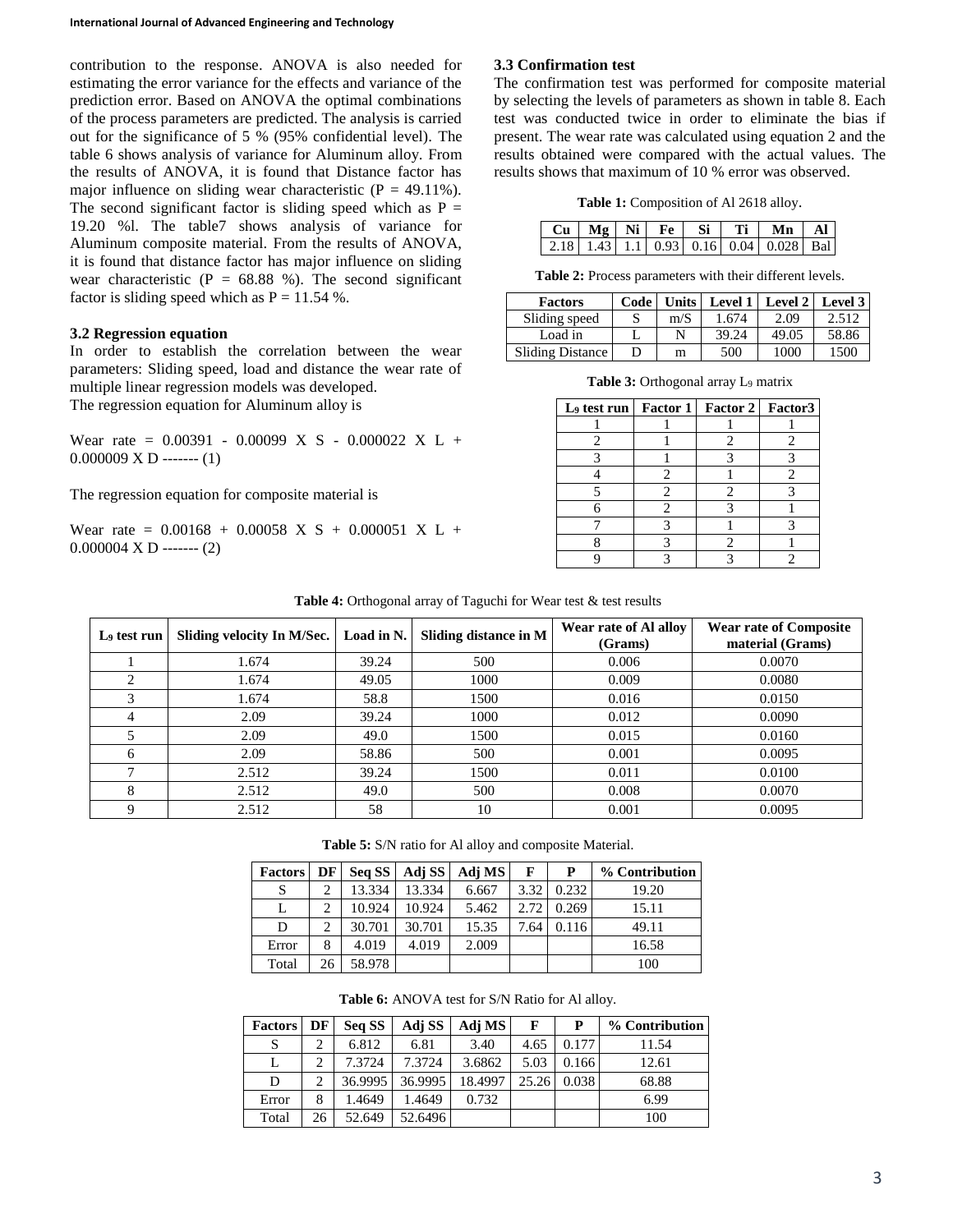| <b>Table 7:</b> ANOVA test for S/N Ratio for composite material. |  |
|------------------------------------------------------------------|--|
|------------------------------------------------------------------|--|

| <b>Test</b> | Sliding Speed m/s | Load in N | Distance in m |
|-------------|-------------------|-----------|---------------|
|             | 1.56              | 19.6      | 1630          |
|             | 2.34              | 39.2      | 2050          |
|             | 2.98              | 49        | 1400          |
|             | 3.00              | 9.8       | 1500          |
|             | 4.52              | 29.4      | 1200          |

**Table 8:** Parameters for confirmation wear test

| L <sub>9</sub> test run | SN ratio for Al<br>alloy in (db) | <b>SN Ratio for Composite</b><br>material. in (db) |
|-------------------------|----------------------------------|----------------------------------------------------|
|                         | 44.4370                          | 43.0980                                            |
| 2                       | 40.9151                          | 41.9382                                            |
| 3                       | 35.6503                          | 36.4782                                            |
| 4                       | 38.4164                          | 40.9151                                            |
| 5                       | 36.4782                          | 35.9176                                            |
| 6                       | 38.4164                          | 40.4455                                            |
|                         | 39.1721                          | 40.0000                                            |
| 8                       | 41.9382                          | 43.0980                                            |
| 9                       | 40.0000                          | 40.4455                                            |



**Fig 2:** SN ratio of Alumium alloy.



**Fig 3:** Analysis of means for Aluminum alloy.



**Fig 4:** SN ratio of composite material.



**Fig 5:** Analysis of means for composite material.

#### **4. Conclusion**

Following conclusions were drawn from the present investigation.

- 1 Design of experimental technique is successfully used to determine dry sliding Wear.
- 2 Titanium Dioxide reinforcement Aluminum alloy increases the wear resistance of Aluminum alloy.
- 3 The average mean wear for Aluminum alloy is 0.012 grams, whereas for the composite material it is 0.0101 grams.
- 4 Wear quality parameter is least, when the process parameters are at  $3<sup>rd</sup>$  level of parameter S  $1<sup>st</sup>$  level of parameter L and D.
- 5 During dry sliding wear test the significant factors are distance and sliding speed.